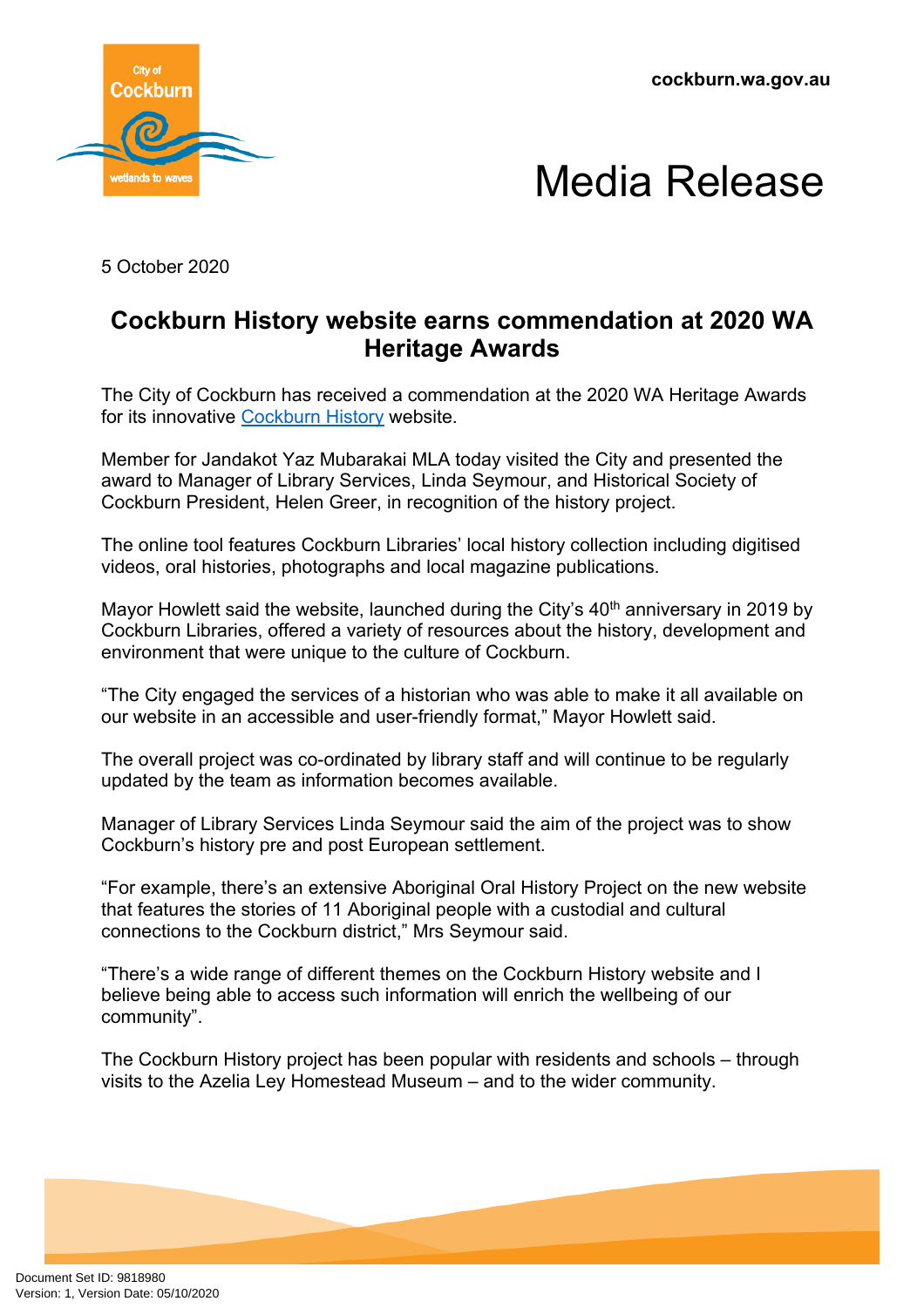



"It not only provides lots of interesting and up-to-date information, it's also another forum in which to engage our community which has been particularly important during COVID-19," Mrs Seymour said.

Mrs Greer is one person with a unique view on the development of the Cockburn History website.

Until about 15 years ago, Mrs Greer was the City's Deputy Librarian and had a hand in helping establish the original Azelia Ley Homestead Museum website, which has now been incorporated into the current Cockburn Libraries site.

"As a Librarian, I began going down to the Museum to digitise the collection, so we could create the original website as a way to encourage people to visit the Museum at Manning Park," Mrs Greer said.

"The new website is a gateway to understanding Cockburn's history. The Museum collection gives an overview of life in a developing market gardening and residential area between 1920-1960," Mrs Greer said.

"Of course, there are many aspects to our local history and the website encourages the community to dig a bit deeper to learn how we got where we are today.

"The commendation is a fitting recognition of how the website enables the people of Cockburn to access the Azelia Ley collection and to introduce them to our community Museum."

Mrs Greer was a Cockburn Libraries employee for about 25 years and began volunteering at the historical society, which manages the Museum, more than 10 years ago.

Mayor Logan Howlett said he was pleased the City had been recognised for the history project which provided easy access to Cockburn's fascinating history for generations to come.

The Cockburn History project is also accessible via the City's website at [www.cockburn.wa.gov.au](http://www.cockburn.wa.gov.au/)